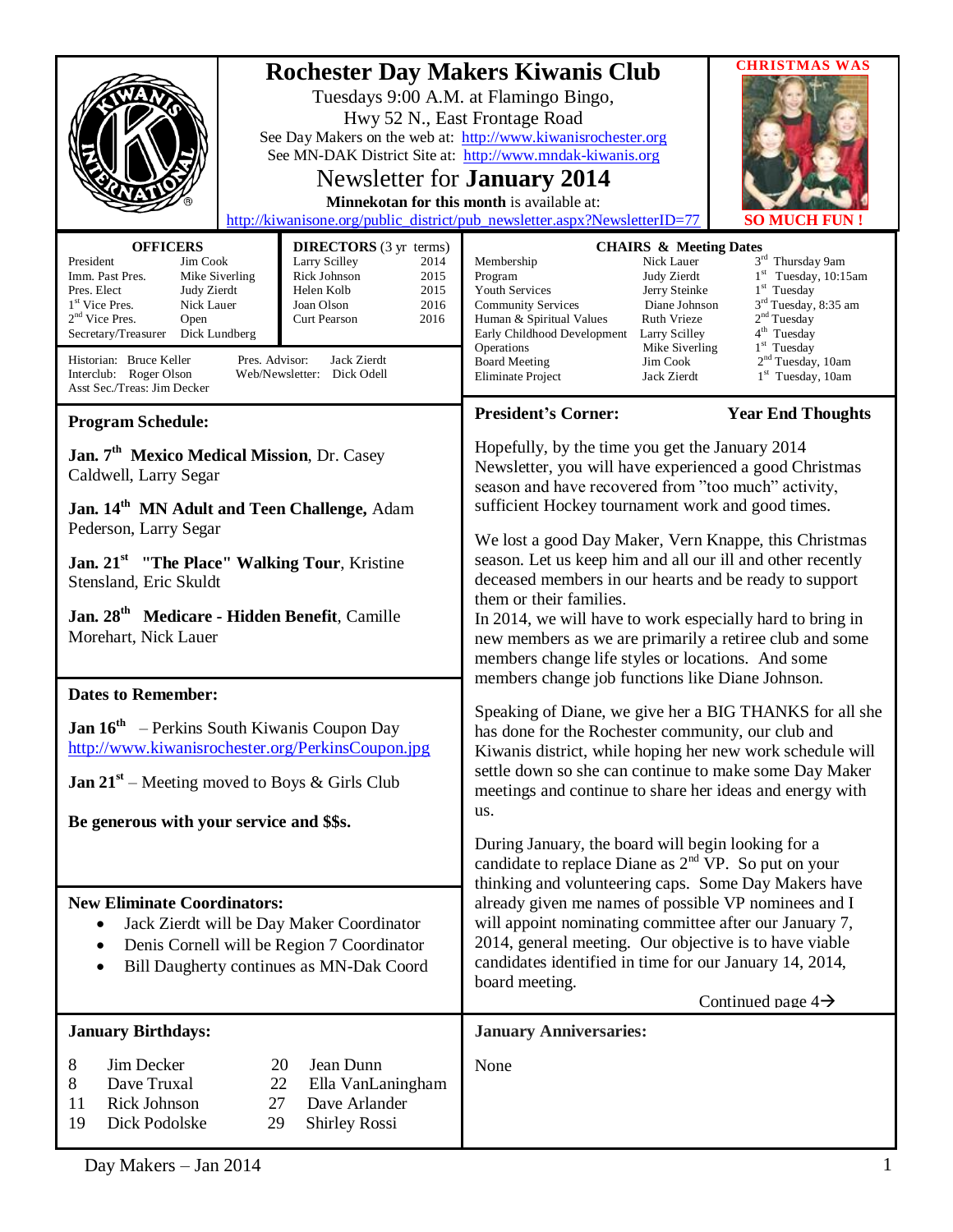### **Secretary/Treasurer's Report – Dec 2013**

| <b>Bank Balance 11/30/2013:</b> | \$6,177.22              |
|---------------------------------|-------------------------|
| <b>Administrative Account:</b>  | \$3,340.98              |
| Service Account:                | \$2,244.83              |
| Bike Repair:                    | \$163.51                |
| K-Family Funds                  | 427.90<br>$\mathcal{S}$ |

**Day Makers on leave:** Chuck Barclay, Don Cain, Herb Erickson, Merlyn Jeche, Ron King, Sara King

**November Service Hour Statistics:** 1,084 hours by 47 members, 54% Participation.

### **December 10, 2013 Board Meeting Summary:**

The decision has been made to stay with the Rochester Senior Center's Flamingo Bingo, and move with them to the Elks Club approximately March 1, 2014.

The Rochester Sun Risers Kiwanis club has decided to sponsor the John Marshall Key Club. They are currently taking fifty percent of the financial responsibility for our Century Key Club, and we are now losing their support. The Day Maker budget will need to be revised to handle this additional expense, currently budgeted at \$3,500 with the Sun Risers picking up half (\$1,750). There is also an issue with the Century High School Student of the Month, which has been handled by the Sun Risers. The Youth Committee is working these issues.

Eliminate Update: Two additional Zellers are in process.

Dick Odell will investigate the Downtown Kiwanis Club's Web Site sharing ideas proposed by Al Lun of the Downtown Club.

The board discussed the change in Diane Johnson's work schedule and its impact on her Day Maker leadership roles. A decision will have to be made in January on her officer and committee chair positions.

The board discussed possible ways to help our nondriving members get to meetings, stay active in the club, and involved in service projects. This will be discussed again at the January board meeting.

Continued Next Column  $\rightarrow$ 

**Kiwanis Mission Statement:**

**Kiwanis is a global organization of volunteers dedicated to changing the world one child and one community at a time.**

#### **Sec/Treasureer's Report:** continued

The Food for Kidz will be held in Stewartville on April 5, 2014.

## **COMMITTEE REPORTS**

**Membership –**membership meeting next week.

**Program-** Programs are filled through January.

**Operations-** There is insufficient demand to bring in coffee for our Kiwanis meetings.

**Public Relations-** The Hockey Festival Web Site is almost complete.

**Human & Spiritual Values-** The Salvation Army bell ringing went well this year. Invocation sign-ups are going well. The committee will meet in January.

### **Richard Lundberg,** Secy/Treasurer

### **This Month's Humor: Airline Pilots**

UPS pilots (P) fill out "gripe sheets" for problems noticed during their last flight...then maintenance ground mechanics read the gripes and then respond with the solution  $(S)$ …. By the way, UPS is the only major airline that has never, ever, had an accident.

P: Left inside main tire almost needs replacement. S: Almost replaced left inside main tire.

- P: Test flight OK, except auto-land very rough.
- S: Auto-land not installed on this aircraft.
- P: Something loose in cockpit
- S: Something tightened in cockpit
- P: Dead bugs on windshield.
- S: Live bugs on back-order.

P: Autopilot in altitude-hold mode produces a 200 feet per minute descent

S: Cannot reproduce problem on ground.

## **KI Convention Theme:** What More Can I Do?

Let us remember the number of lives we intend to do with our Model Club Pledge, i.e. save 39,000 mothers and babies with our club MNT Eliminate project. As we enter our 3rd year of our 5 year pledge we need to stay focused on the remaining 26,200 babies and their mothers, who are still counting on our commitment.

So please answer for yourself, "What More Can I Do?"

Dick Odell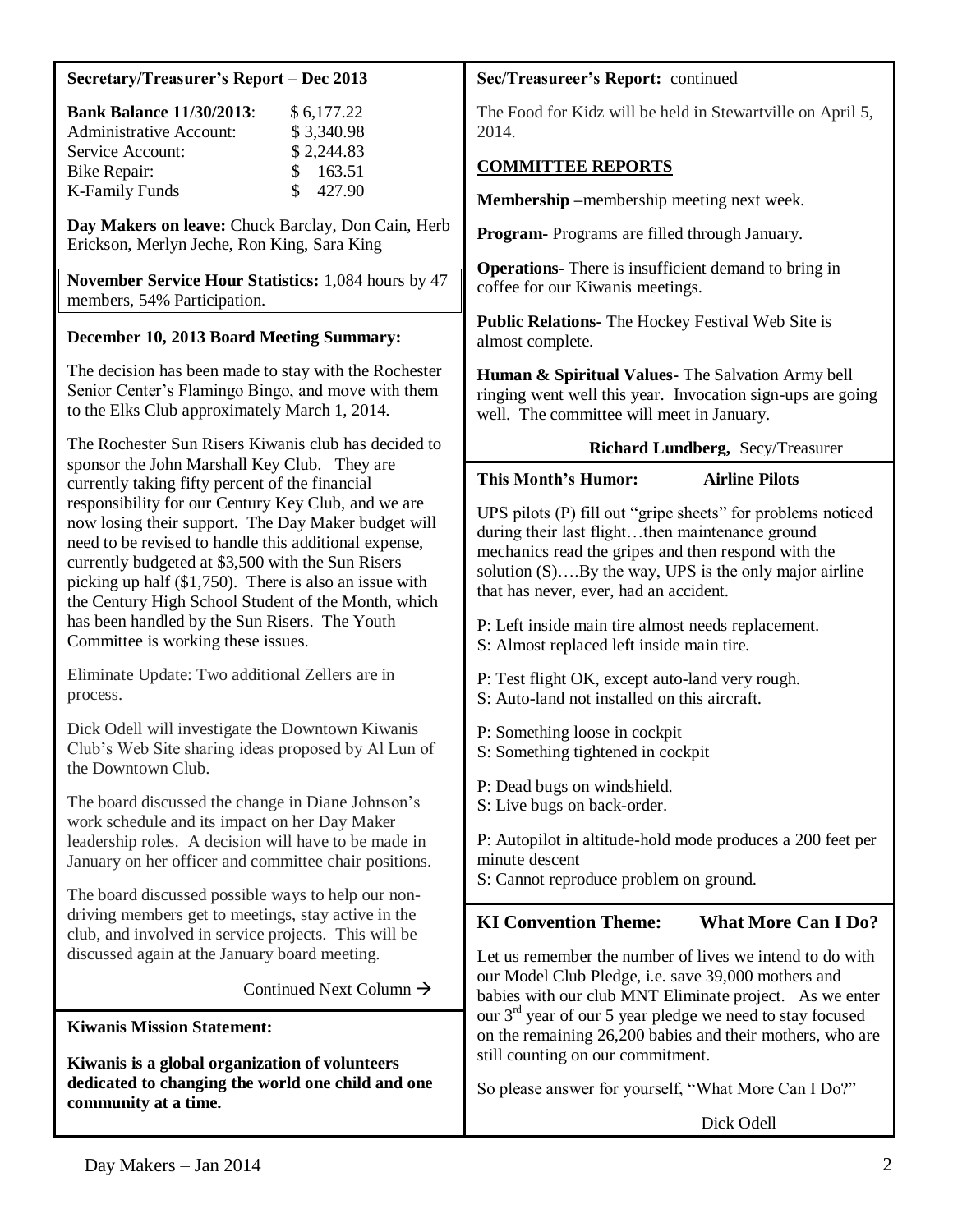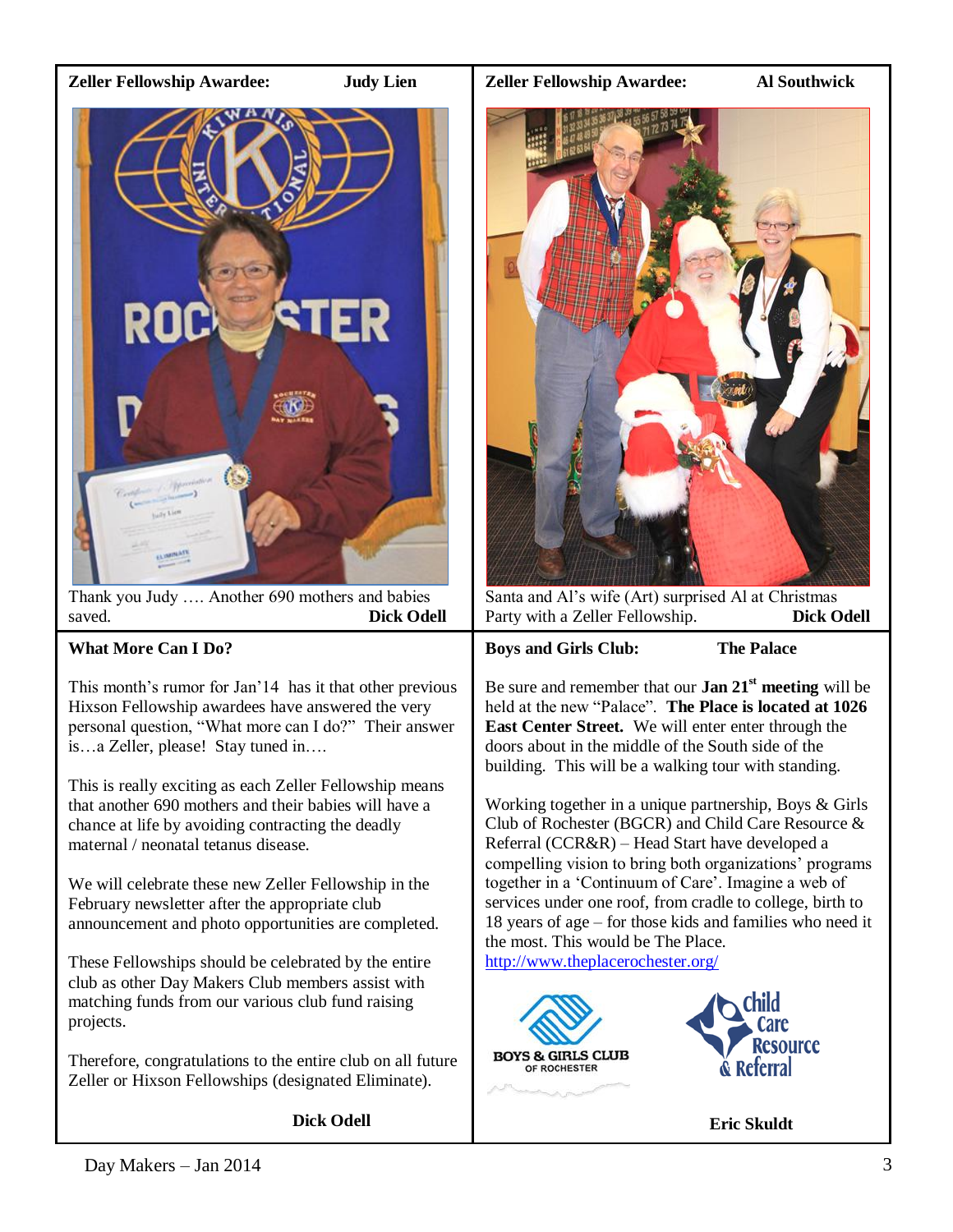#### **KIWANIS DAY MAKERS / GOLDEN K CHRISTMAS ANONYMOUS INFO 2013**

Six hundred-thirteen (613) families were served by Christmas Anonymous,( this included about 1800 children aged 1 to 18) and 350 seniors receiving food baskets

- Collected food clothing and toys from 20 grade schools
- Loaded food (13000 lbs), delivered and assisted in senior food packing
- Assisted with KTTC Toy Drive
- Moved 120 8-ft tables from Graham Arena to Christ United Methodist Church and returned same
- Moved all clothing, toys, racking, etc. from storage to CUMC
- Moved 5,000 lbs. of apples and oranges
- Unloaded 74,000 lbs of food for families
- Moved 215 bikes to CUMC from storage
- Assisted on store day with cardboard breakdown, checkout, clean up etc.
- Returned all leftover items storage.



This was accomplished by the transportation volunteers. Many other Day Maker volunteers worked in food packaging, drop off contribution center, bike repair, used toys, store day support, and other areas.

Two huge North American Moving trucks delivered huge quantities of packaged food and paper products.

Continued next column  $\rightarrow$ 



Total Hours for Transportation Area - approx. 285 hrs and the Golden K would have about an equal number of hours.



Thanks again for all Day Maker support.

## **Ken Plummer** and **Rick Johnson**

**President Corner:** (Continued from p. 1)

I am thinking this article is the appropriate time to highlight the December efforts of our Day Makers in assisting the Salvation Army donation collection efforts, Christmas Anonymous service hours, and Kiwanis/Home Federal Hockey Festival. At this risk of omitting someone, I thank especially Frank Nichols, Kathy Davis, Jim Decker, Rick Johnson, Ken Plummer, Bob Nowicki, and Dick Odell for leading us during these efforts. And, of course we thank Santa Dave for helping generate city-wide enthusiasm.

Peace and good health to us all in 2014. Let us not forget our Kiwanis ELIMINATE commitment! **Jim Cook, President**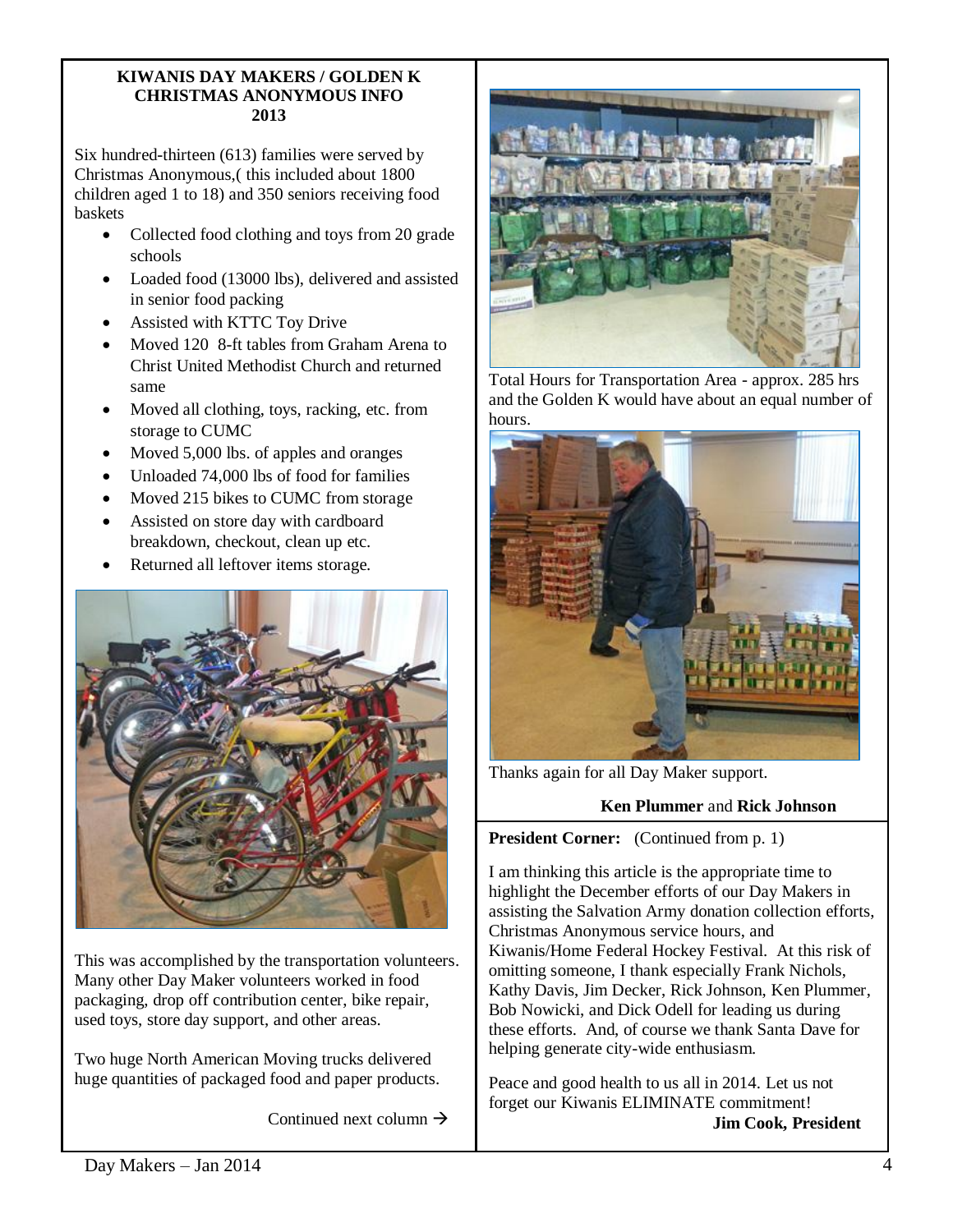### **Day Makers Christmas Party:** Ho! Ho! Ho!

December was a fantastic month for the Day Makers Club. Service Hours, Service Funding and our Altruistic Fellowships were at an all time high.

Our service teams at the schools and community service projects were busy all month. We collectively did everything in December. Reading programs, Key Club, Circle K, Christmas Anonymous and Hockey Festival. Everyone was busy.

But then our Service Funding activities like Herberger's and Kwik Trip, sand boxes and car washes kick into high gear. The Herbergers campaign netted over \$1700.

And then there were two more Day Makers who answered the personal question of, "What More Can I Do?" Both Judy Lien and Al Southwick decided to fund Walter Zeller Fellowships.

Congratulations to both for their Altruistic Donations (see Kiwanis Objective #5). You may also remember that Judy Lien had just received her Hixson Fellowship in April. Al Southwick's Zeller was a complete surprise as his wife (Art) called in Santa to complete the fun. (See Zeller Photos on page 3.)

Hixson Fellowship Zeller Fellowship





With the entire club participating we collectively saved another 1380 mothers and babies lives from Maternal / Neonatal Tetanus. And there are more to come in Jan.

Our Christmas Party was a real "bell ringer" with a group of "ding-a-lings" formed by both club members and spouses. The entire club "chimed" for carols.



**Dick Odell**

### **Kiwanis / Home Federal Hockey:**

The Rochester Kiwanis Clubs' Hockey Festival wrapped up last week. This year's festival had several changes including reducing the number of teams (to reduce expenses) but prices were not reduced. Attendance was good and the ticket takers were busy, just ask Helen Kolb and George.



As usual many Day Makers were very supportive of the event and our own Bob Nowicki continues to be a co-director along with Bill Kalmes. The two of them put in hundreds of hours. And Bob Nowicki did his usual great commercial on KTTC. Note K-logo.



And the kids loved the event and came prepared.



**Dick Odell and Bob Nowicki**